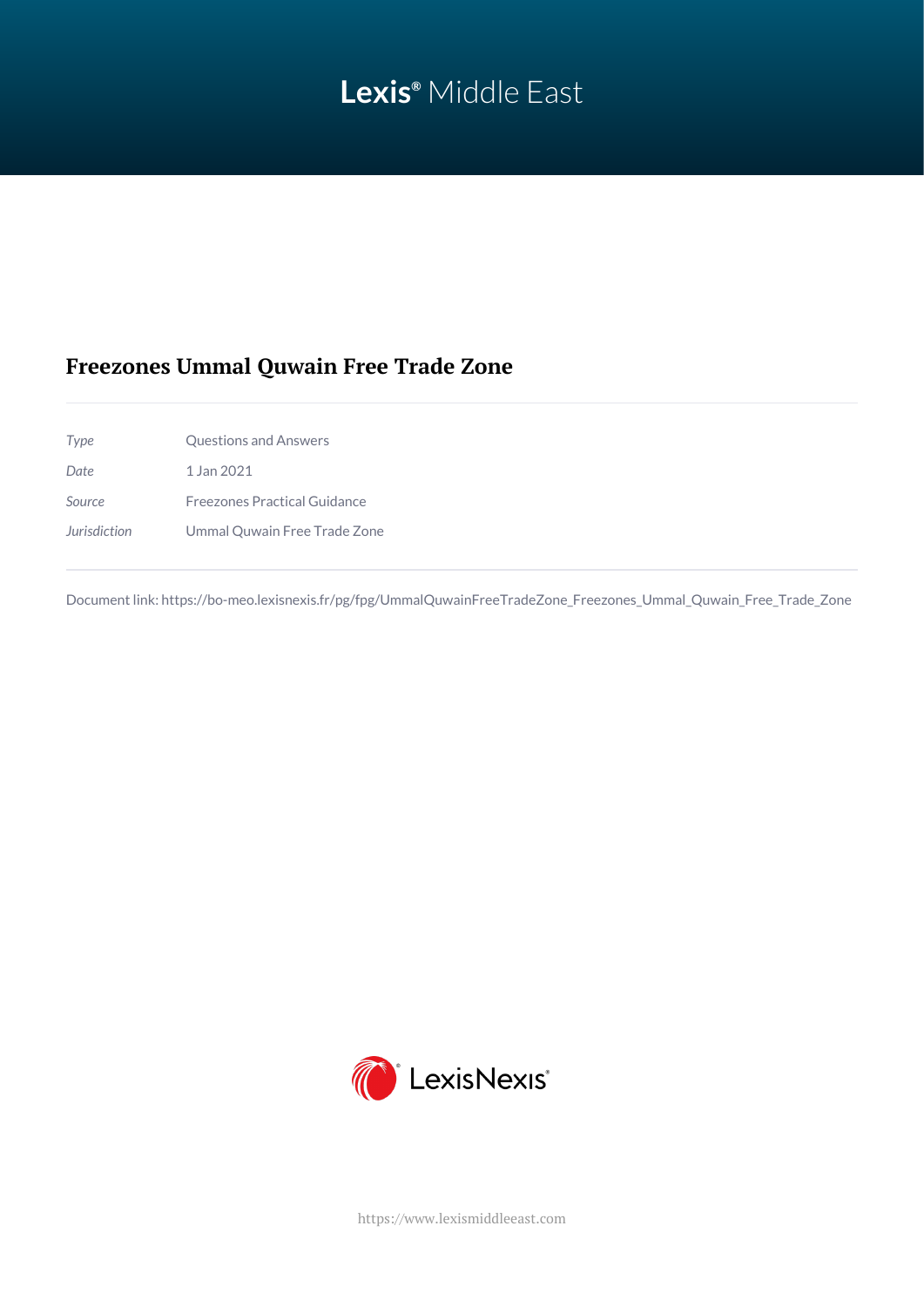## **Table of contents**

| 4. What are the key areas of UAE and Emirate legislation businesses operating in this freezone must still comply with? What   |  |
|-------------------------------------------------------------------------------------------------------------------------------|--|
| 5. What are the key UAE and Emirate onshore agencies a business operating in this freezone would need to register or comply   |  |
|                                                                                                                               |  |
|                                                                                                                               |  |
|                                                                                                                               |  |
|                                                                                                                               |  |
|                                                                                                                               |  |
|                                                                                                                               |  |
|                                                                                                                               |  |
|                                                                                                                               |  |
|                                                                                                                               |  |
| 15. Are there any specific rules governing when moveable property in removed from the freezone area or transferred into the   |  |
|                                                                                                                               |  |
| 17. Is there any specific ongoing regulation or monitoring of firms operating as particular types of company by this freezone |  |
|                                                                                                                               |  |
|                                                                                                                               |  |
|                                                                                                                               |  |
|                                                                                                                               |  |
|                                                                                                                               |  |
|                                                                                                                               |  |
|                                                                                                                               |  |
|                                                                                                                               |  |
|                                                                                                                               |  |
| 27. Is it possible to apply for a building permit in this freezone? How is this done and what steps are required?  5          |  |
| 28. What environmental requirements must construction companies building in this freezone consider, e.g. form of building,    |  |
|                                                                                                                               |  |
|                                                                                                                               |  |
|                                                                                                                               |  |
|                                                                                                                               |  |
|                                                                                                                               |  |
|                                                                                                                               |  |

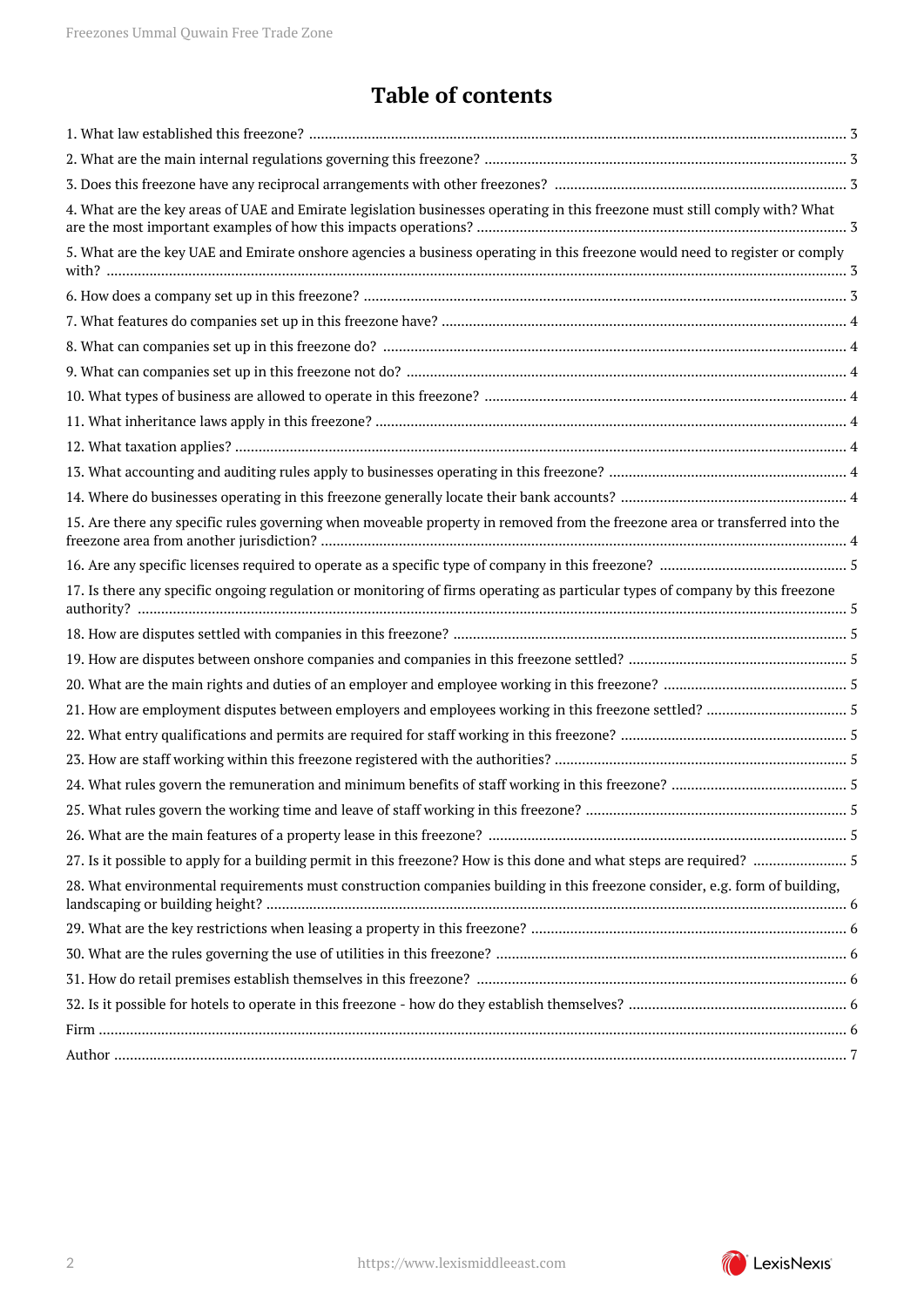#### <span id="page-2-0"></span>**1. What law established this freezone?**

The law establishing this freezone are as follows:

- Ummal Quwain Emiri Decree No. 2/1987 concerning the Incorporation of a Freezone in Ahmed Bin Rashid Port;
- Ummal Quwain Free Trade Zone Ordinance 1987;
- Ummal Quwain Law No. 1/2013 concerning ports, Customs, and Freezone corporation in Ummal Quwain.

#### <span id="page-2-1"></span>**2. What are the main internal regulations governing this freezone?**

The internal rules and regulations regulating the activities in UAQFTZ are as follows:

- Ummal Quwain Free Trade Zone Rules and Regulations of March 2015;
- UAQ Free Trade Zone Company Regulations 1/14.

The rules and regulations are issued by Ummal Quwain Free Trade Zone Authority and regulate those wishing to carry out relevant business from both in or from the freezone

#### <span id="page-2-2"></span>**3. Does this freezone have any reciprocal arrangements with other freezones?**

UAQFTZ is a relatively new freezone and does not have any parallel arrangements with other freezones. However, UAQFTZ has recently signed a Memorandum of Understanding with Dubai Ministry of Finance(MOF) to ensure international standards of transparency in exchange of information for tax purposes, in accordance with Organization of Economic Cooperation and Development (OECD) regulations and principles.

#### <span id="page-2-3"></span>**4. What are the key areas of UAE and Emirate legislation businesses operating in this freezone must still comply with? What are the most important examples of how this impacts operations?**

Every freezone has their own set of rules and regulations. However, the criminal laws of UAE are still

applicable in UAQFTZ. The following are the laws which companies operating in UAQFTZ must adhere

to:

- Federal Law No. 4/2002 on Criminalization of Money Laundering:
- Federal Law No. 7/2014 concerning Combatting Terrorism offences
- Federal Law No. 3/1987 (the Penal Code) and its amendments;
- Federal Law No. 1/2004 on Combatting Criminal Offences;
- Federal Decree Law No. 5/2012 on Combatting Cybercrimes.

#### <span id="page-2-4"></span>**5. What are the key UAE and Emirate onshore agencies a business operating in this freezone would need to register or comply with?**

Every company established in UAQFTZ must be registered with the UAE General Directorate of Resident and Foreign Affairs in order to seek residential permits for their employees. Whereas, companies may also encounter Public notaries and the Department of Municipal Affairs and alike for attestation of certain documents depending upon the type of activity.

#### <span id="page-2-5"></span>**6. How does a company set up in this freezone?**

In order to set up a company in UAQFTZ, an investor must undergo six (6) stages as follows.

**Stage I**

• Select a License: The investor's first step is to decide what type of license is most appropriate for their business structure. UAQFTZ offers several types of license such as; commercial license, general trading license, consultancy license, freelance permit, industrial license, service license.

#### **Stage II**

Select a Type of an Entity: The second stage is to opt for the type of business structure the investor wishes to incorporate. UAQFTZ offers three types of entities which can be established in the freezone which are as follows:

- Freezone Establishment (FZE) for single shareholder.
- Freezone Company (FZC) for minimum of two shareholders or a maximum of 50 shareholders.
- Branch of an existing company.

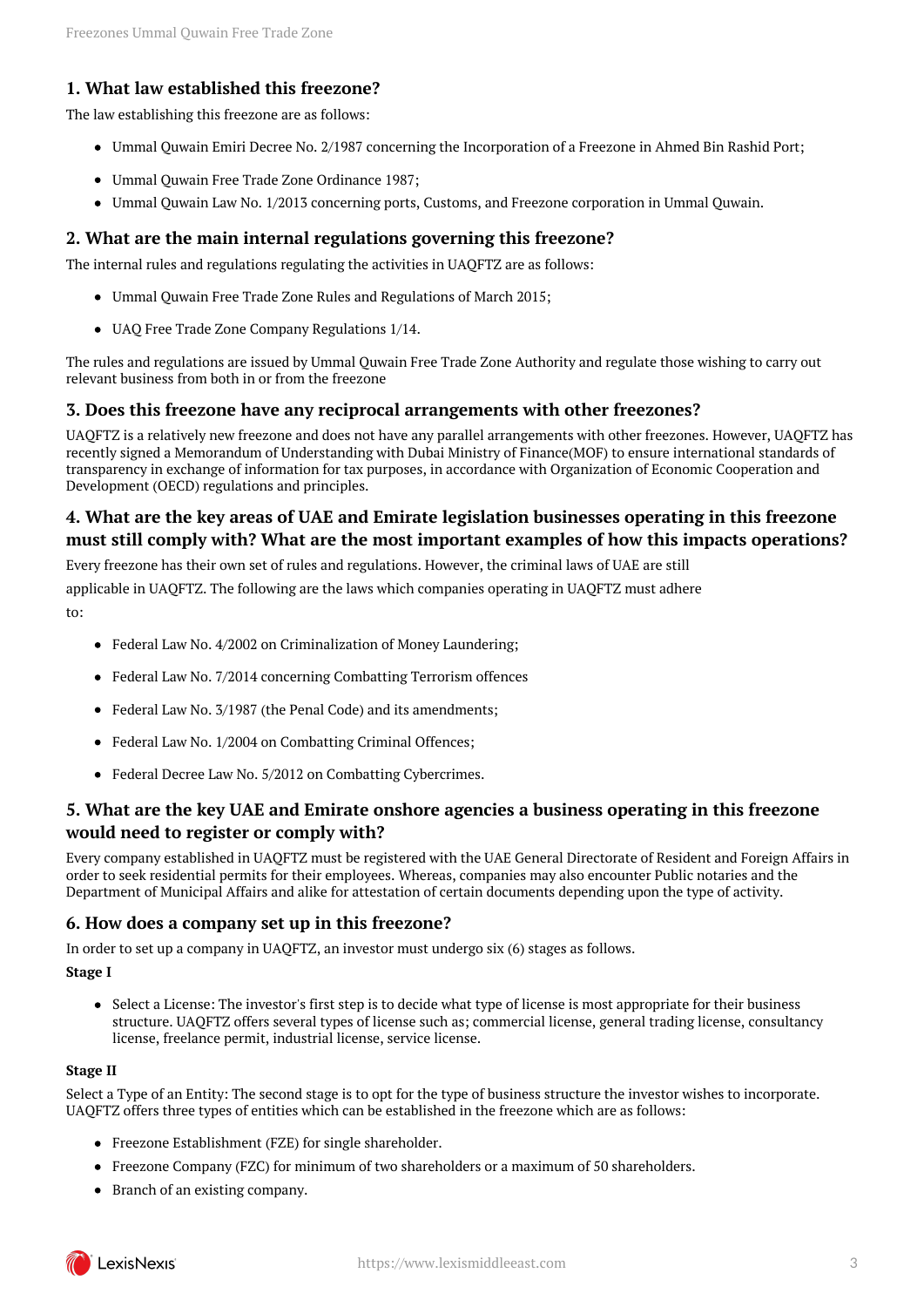#### **Stage III**

Choose the type of facility: At this stage, the investor must opt for the type of office facility such as office

space, warehouse or land whichever suits his business structure.

#### **Stage IV**

Submit Documents: The investor post undergoing stage I, II, III should submit all the relevant documents

with the freezone authority to receive the trade/commercial license.

#### **Stage V**

Fees: The company after submitting all documents must submit the fees for incorporating a company and

seeking a trade license, depending upon the type of activity.

#### **Stage VI**

Receive the License: upon completing the stages above, the entity will issue a license to the entity and the business will be ready to undertake the activity mentioned in the trade license.

#### <span id="page-3-0"></span>**7. What features do companies set up in this freezone have?**

Companies established in this freezone have several features, e.g. they will have easy access to major sea ports and receive special concession from Ummal Quwain's sea port and hi-tech facilities.

UAQFTZ is an ideal location for Small and medium sized enterprises (SME) and micro business,

In addition, companies set up in this free zone benefit from 100% foreign ownership, 100% repatriation of capital and profit, no restrictions on sector investment, and 0% personal and corporate taxation.

#### <span id="page-3-1"></span>**8. What can companies set up in this freezone do?**

The companies incorporated in UAQFTZ can perform activities mentioned in the trade license. Generally, companies can import, export, distribute, store, trade and manufacture goods. The companies can provide consultancy services, and obtain a post seeking consultancy license to offer expert and professional advice. Companies are also permitted to provide services specifically mentioned in the license such as courier, logistics, insurance, travel agency, and tour services. UAQFTZ also permits a freelancer to operate within the freezone and to conduct business in his own name, specifically for those operating in technology, media or film industry.

#### <span id="page-3-2"></span>**9. What can companies set up in this freezone not do?**

Companies established in UAQFTZ are prohibited from performing financial activities. In addition, companies are also prohibited from operating outside the boundaries of the freezone without prior approval of the relevant government authorities.

#### <span id="page-3-3"></span>**10. What types of business are allowed to operate in this freezone?**

Companies can operate in various sectors inclduing industrial activities, trading activities, services, and professional activities.

#### <span id="page-3-4"></span>**11. What inheritance laws apply in this freezone?**

At present, UAQFTZ does not have specific inheritance laws, so UAE laws apply. UAE follows shariah laws for inheritance for Muslims, whereas non-Muslims can follow the law of their home country . Dubai has implemented Law No. 15/2017 for inheritance and will, where non-Muslims can

register their will and can apply law of their choice. Similarly, it is expected that non-Muslim citizens in Ummal Quwain will be able register their will.

#### <span id="page-3-5"></span>**12. What taxation applies?**

UAQFTZ offers zero percent corporate and personal tax as well as 100% import and export tax exemption.

#### <span id="page-3-6"></span>**13. What accounting and auditing rules apply to businesses operating in this freezone?**

UAQ Free Trade Zone Company Regulation No. 1/14 mandates companies established there to prepare adequate accounting records which must be audited at least once a year. The regulation obliges the company to prepare financial statements and to mention the accounting principles followed by the company within that financial statements

#### <span id="page-3-7"></span>**14. Where do businesses operating in this freezone generally locate their bank accounts?**

Companies in UAQFTZ can maintain bank accounts either in Umm Al Quwain or anywhere in UAE.

#### <span id="page-3-8"></span>**15. Are there any specific rules governing when moveable property in removed from the freezone area or transferred into the freezone area from another jurisdiction?**

At present, there are no specific rules governing the transfer, of moveable property from one freezone to another freezone in other jurisdictions. In such circumstances, companies must obtain prior approval of the custom department or any other relevant authority.

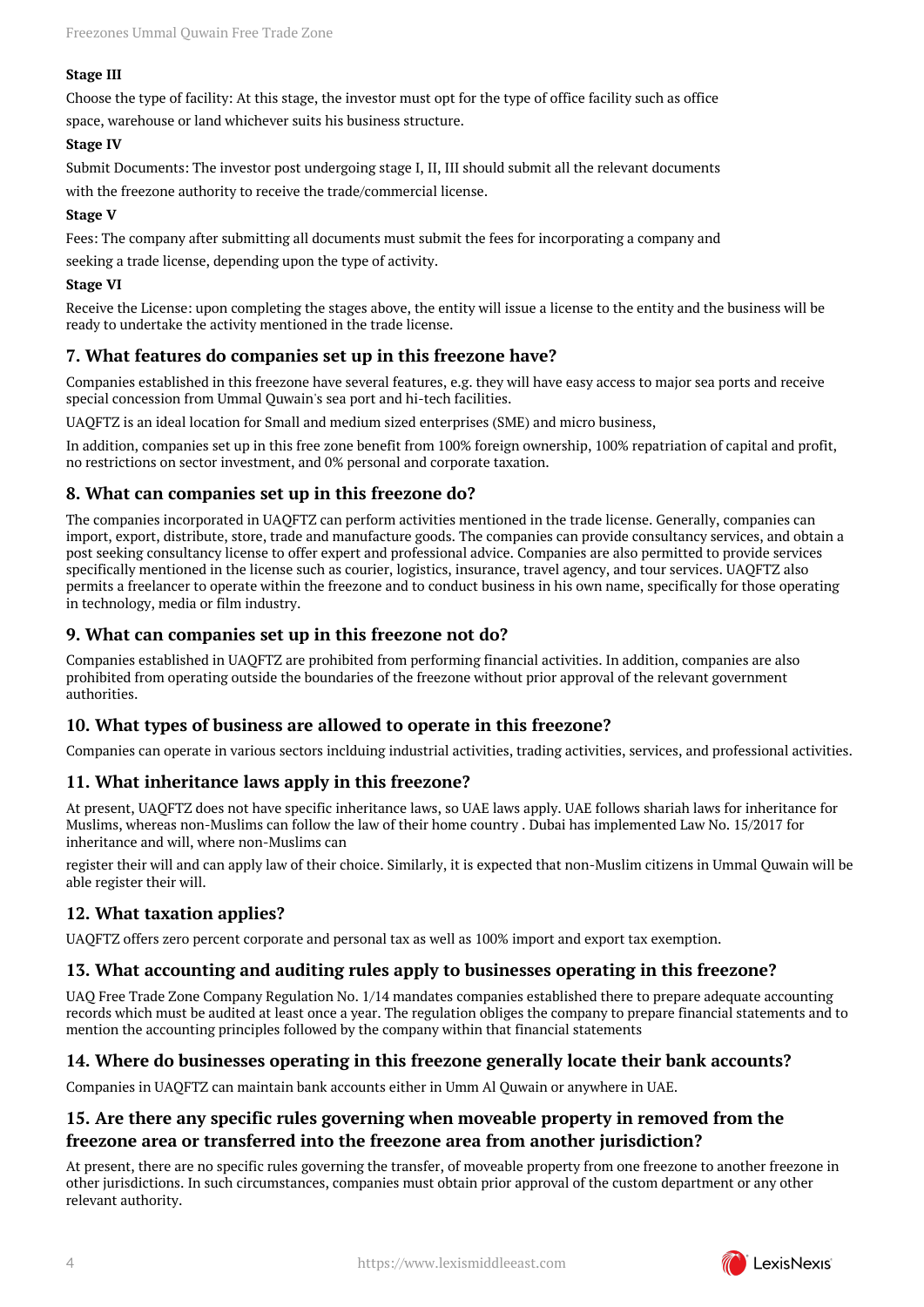#### <span id="page-4-0"></span>**16. Are any specific licenses required to operate as a specific type of company in this freezone?**

UAQFTZ provides licenses to freelancers which are freelance permits specially designed for individuals who have special talent or creative roles in the technology, media or film industries. The free zone, also offers commercial, consultancy, industrial, and service licenses.

#### <span id="page-4-1"></span>**17. Is there any specific ongoing regulation or monitoring of firms operating as particular types of company by this freezone authority?**

All the entities established under this freezone will be regularly monitored by the freezone regulatory authority which maintains and regulates the companies in order to ensure their proper functioning.

#### <span id="page-4-2"></span>**18. How are disputes settled with companies in this freezone?**

The disputes are initially resolved by the regulatory authority or if not possible then the matters proceed to the UAE courts or the arbitration centre as agreed by the parties.

#### <span id="page-4-3"></span>**19. How are disputes between onshore companies and companies in this freezone settled?**

The disputes between onshore companies and companies in the freezone will be resolved through the relevant courts of Umm Al Quwain or other courts in the UAE.

#### <span id="page-4-4"></span>**20. What are the main rights and duties of an employer and employee working in this freezone?**

The relationship between an employer and employee is outlined under Umm Al Quwain Free Trade Zone Rules and Regulations 2015 and UAQFTZ Employee Regulations. Further, the regulations state that the duties of both the parties are in accordance with Federal Law No. 8/1980 (the UAE Labour Law).

#### <span id="page-4-5"></span>**21. How are employment disputes between employers and employees working in this freezone settled?**

Employment disputes are initially handled by the regulatory authority and if needed might be resolved from labour court after seeking a No Objection Certificate from Freezone Authority.

#### <span id="page-4-6"></span>**22. What entry qualifications and permits are required for staff working in this freezone?**

Incorporations in UAQFTZ are required to register with UAE General Directorate of Resident and Financial Affairs and must obtain an online work permit and residency permits for their employees. The registration authority in the freezone offers a one stop-shop clearance for processing such permits. Generally, companies must submit the mandatory application form along with the attested degree of the employee. Once the permit is generated, they must undergo a medical test and should complete the procedure to obtain an Emirates ID. Then, the visa status is updated and stamped on the passport.

#### <span id="page-4-7"></span>**23. How are staff working within this freezone registered with the authorities?**

Employees working in the freezone are registered in UAE General Directorate of Resident and Financial Affairs and receive a work permit from the authority, which is valid for three years.

#### <span id="page-4-8"></span>**24. What rules govern the remuneration and minimum benefits of staff working in this freezone?**

The UAQFTZ employee regulations govern the remuneration and end of service benefits paid to the employees. These regulations are in line with the Federal Law No. 8/1980.

#### <span id="page-4-9"></span>**25. What rules govern the working time and leave of staff working in this freezone?**

The Employee Regulations of UAQFTZ govern the working time and leave of the employees which include overtime, Ramadan time and summer timing. Generally, under Federal Law No. 8/1980, employees are allowed to work for 48 hours per week.

They are also entitled to all the national holidays, sick leave and 30 days per month leave after the probation period of six months.

#### <span id="page-4-10"></span>**26. What are the main features of a property lease in this freezone?**

UAQFTZ provides several types of the facility such as Flexi desk for micro businesses or SMEs, the Flexi Desk for Trading or consultancy companies, Flexi Desk for Premium or General trading. The freezone also provides other options of warehouses or land as per the requirement of the leaseholder.

#### <span id="page-4-11"></span>**27. Is it possible to apply for a building permit in this freezone? How is this done and what steps are required?**

The UAQFTZ Rules and Regulations 2015 allow the Licensee to construct their own facilities. However, they must satisfy requirements of the relevant authority in order obtain required inspections and approvals in writing from the Authority prior to the commencement of construction of works, which

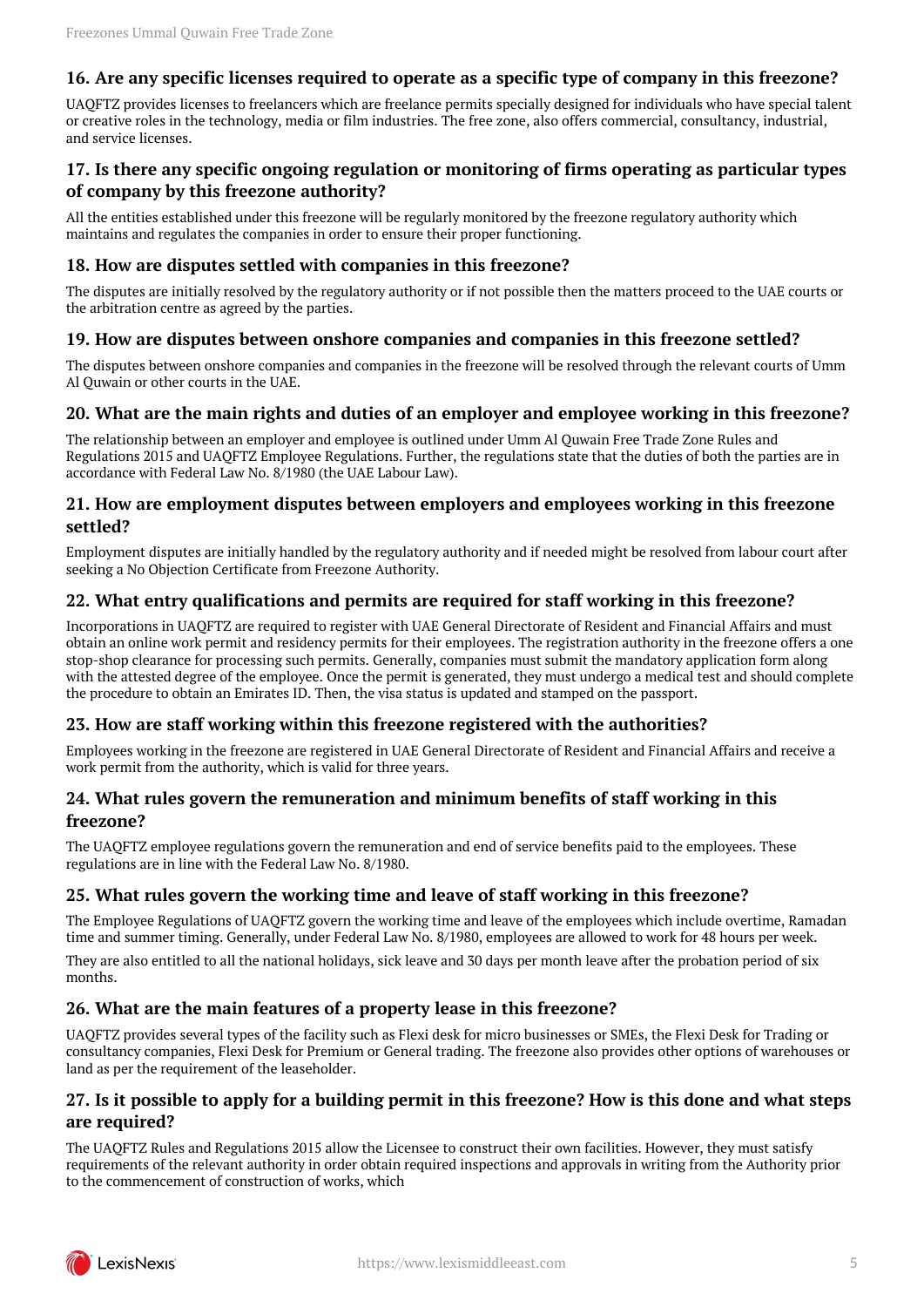include obtaining a No Objection Certificate from relevant authorities. The licensee must also obtain Building Completion Certificate (BCC) from the relevant authority as well as an Operation Fitness Certificate (OFC) prior to commencing the operations. The OFC must be renewed annually and cannot be renewed without a valid operation fitness certificate.

#### <span id="page-5-0"></span>**28. What environmental requirements must construction companies building in this freezone consider, e.g. form of building, landscaping or building height?**

In accordance with UAQFTZ Rules and Regulations 2015, all the construction work must be in line with the Authority's Planning Regulations and Department Guidelines, issued by the authority, Authority Construction Health, Safety and Environment (HSE) Guidelines.

#### <span id="page-5-1"></span>**29. What are the key restrictions when leasing a property in this freezone?**

The prime requirement for leasing property in the freezone is to be registered with UAQFTZ and this must be renewed according to the term of the lease.

#### <span id="page-5-2"></span>**30. What are the rules governing the use of utilities in this freezone?**

The UAQFTZ Rules and Regulations 2015 only regulate or govern the utilities, which further impose a requirement of seeking a NOC prior using any utility. The authority also has the right to set out further regulations for usage of utilities.

#### <span id="page-5-3"></span>**31. How do retail premises establish themselves in this freezone?**

The retail premises have to obtain the license from the registration authority and the process is similar to obtaining leases for other activities.

#### <span id="page-5-4"></span>**32. Is it possible for hotels to operate in this freezone - how do they establish themselves?**

There is no specific information about establishing a hotel in the freezone. However, the Registration Authority has the right provide a license in this regard.

#### <span id="page-5-5"></span>**Firm**



**STA Law Firm**